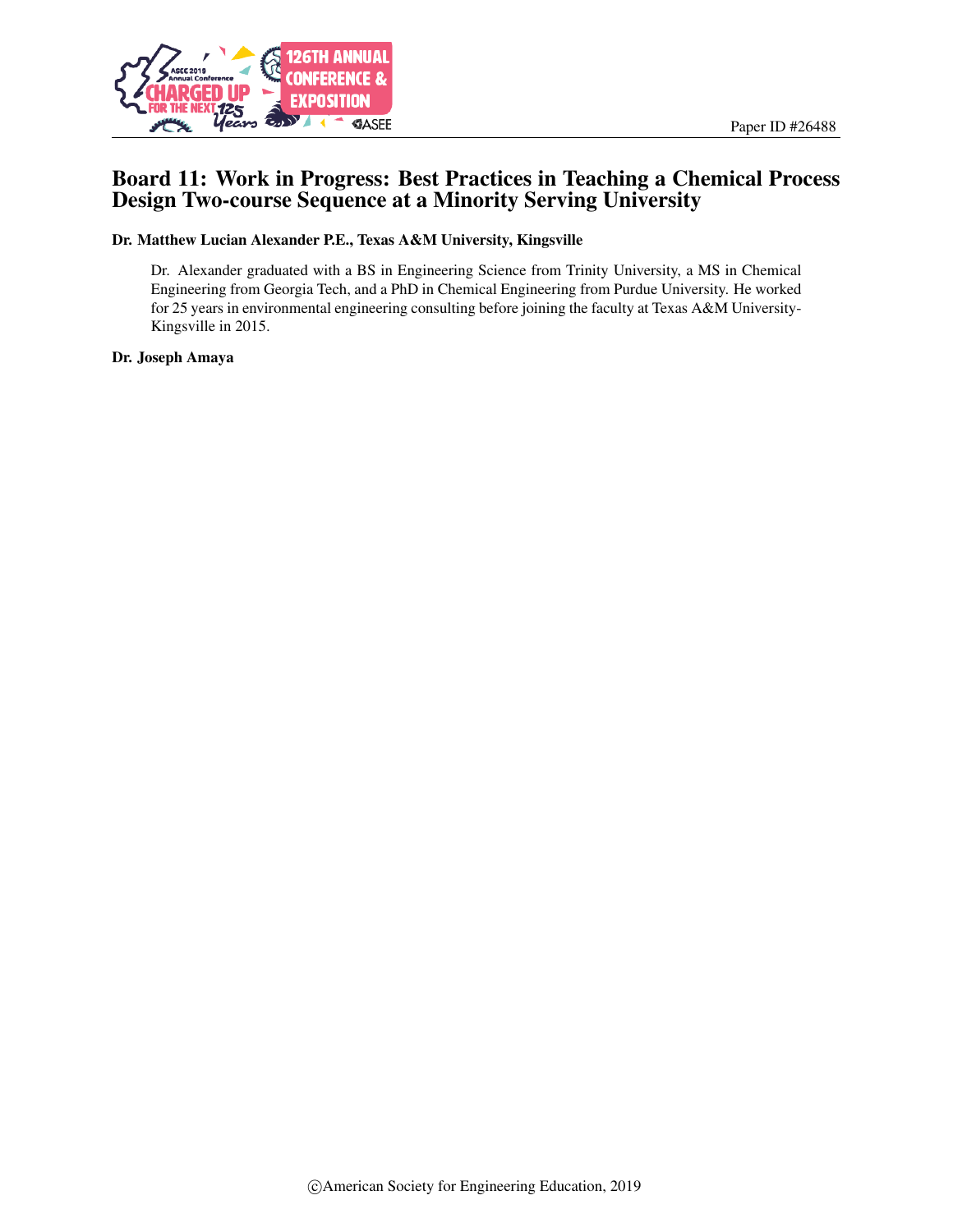# **Work In Progress: Best Practices in Teaching a Chemical Process Design Two-course Sequence at a Minority Serving University**

## **Introduction**

Students complete their capstone design experience in the Chemical Process Design II and III sequence of courses in chemical engineering at Texas A&M University-Kingsville (TAMUK), a Hispanic-serving institution (HSI). Three principle objectives of this process design course sequence are to instruct students in the development of a complete chemical process using process simulators as a primary tool, to complete this project in a team-oriented environment, and to communicate effectively with their peers and instructors. These three principle objectives are directly related to the ABET student outcomes c (an ability to design a system to meet desired needs [new ABET student outcome 2]), d (an ability to function on a team [new ABET student outcome 5]), and g (an ability to communicate effectively [new ABET student outcome 3], which our program has allied with this sequence of senior design courses [1]. There are also a number of secondary objectives that are fulfilled in this design course sequence. These include recognizing and addressing process safety issues, developing people skills, and introducing topics relevant to the impending student transition from the academic environment to the professional environment, such as the need for life-long learning and the benefits of professional registration for chemical engineers. Observations of student team formation, team performance, and team functioning problems are presented, along with improvements in course practices developed to address these issues. These practices are compared with other reports of capstone design team issues found in the literature.

# **Literature Review**

Formation of teams for capstone design projects in engineering may be accomplished by a variety of methods, such as random selection and instructor assignment based on prior performance [2]. However, two of the most common methods are either instructor-assigned teams based on results from student personality testing or student-selected teams with little to no input from the instructor [3, 4]. Some instructors believe the former method is more valuable in order to ensure that teams consist of members with differing personalities, to promote student compatibility. However, some design programs have found the method employing personality testing can lead to a greater incidence of internal team conflict, when compared with teams formed on the self-selection approach [3]. Student–selected teams have, in some instances, been found to perform better because such teams commonly display a greater level of student passion and commitment to the design task at hand [4].

An aspect of the capstone design experience that is frequently unanticipated on the part of the students is team conflict [5]. There are a variety of reasons that conflicts arise within an engineering design team, ranging from personality conflicts and poor communication to a single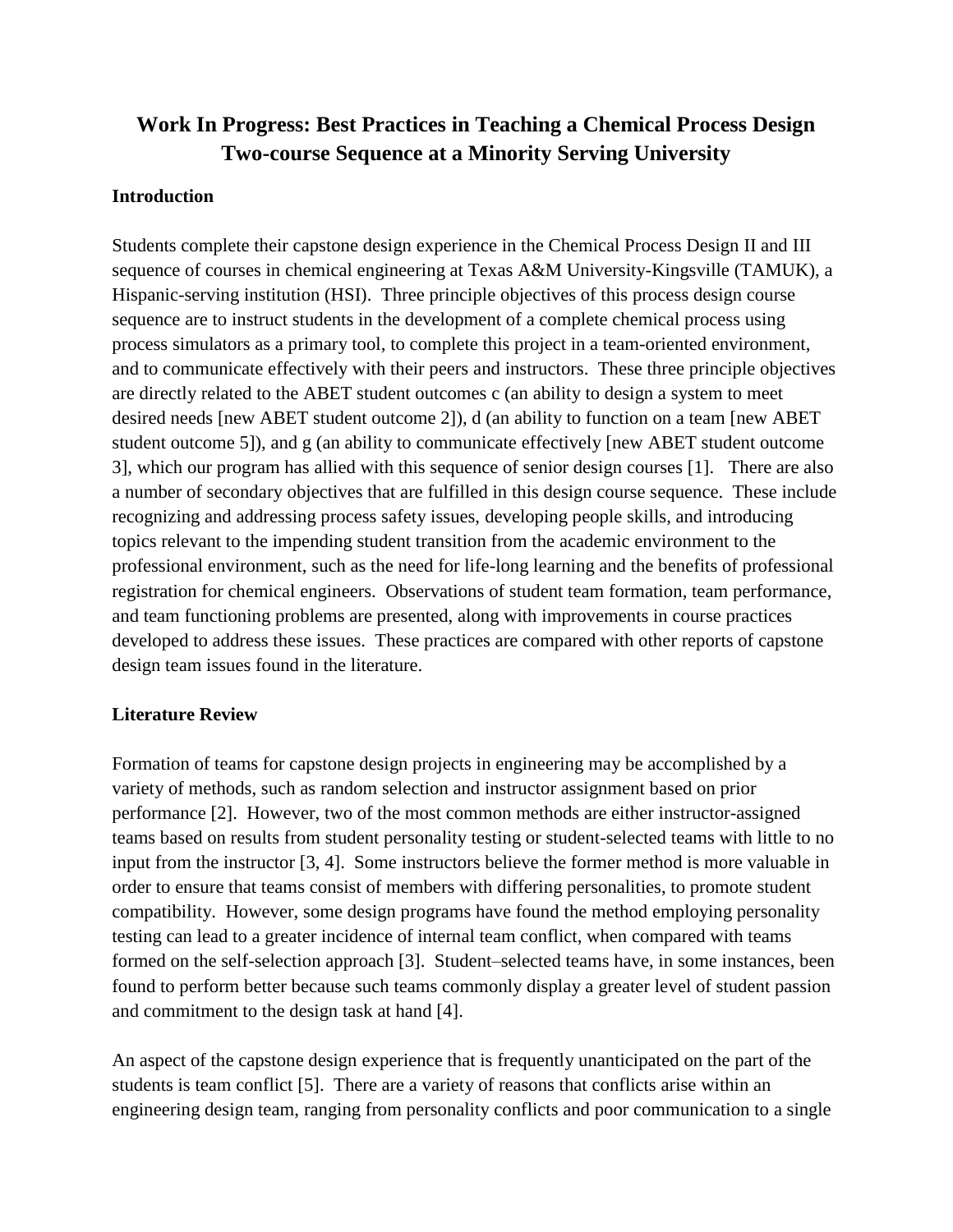team member's lack of commitment to the group goals [6, 7]. Experiencing team conflict, and with that, learning appropriate behaviors, responses, and strategies to deal with the conflict, are important experiences for engineering students about to enter the industrial work force [2, 6].

The instructor for a capstone design course has the responsibility to guide student design teams in a manner that promotes success of each team, while assisting the team in navigating problems that may arise from team formation and team conflicts [7]. Aspects of the Design III capstone project at TAMUK that the instructor has control over and that promote team success include (a) providing a clear definition of the goals of the senior design project; (b) requiring groups to complete a project planning phase that serves as a roadmap for their experience; (c) encouraging assignment of tasks to individuals rather than condoning 'group work'; (d) conducting regular checkups of team progress; and (e) coaching teams or team leaders in dealing with nonperforming team members or other team dysfunction. All of these aspects of team guidance by the instructor are deemed critically important to project success [2, 6].

# **Approach to Capstone Design Experience**

The project groups or teams for the capstone design in chemical engineering at TAMUK are formed in the fall, at the beginning of the two-semester senior design course sequence (fallspring sequence, also known as Design II and Design III). The students are allowed to choose their own teams, with the restriction that each team must ideally have four or five members, which is a common team size for capstone design [5]. The instructors have chosen this approach to team formation because it results in teams that include students that have previously worked together in informal study groups. These teams already have bonds of friendship and trust that are a time advantage during the project startup period. There are always a few teams that form last and consist of members that are unfamiliar with each other, for which this advantage is lost. At this time of team formation, each team also chooses a process topic from among topics presented by the course instructors.

The students spend a significant portion of the Design III class (second course) conducting their chemical process design capstone project. The instructors in the capstone course serve as both the course manager and the faculty project advisor. The novel aspect of the capstone course is the individualized mentoring approach that is used by the instructors to guide the students through the challenges each individual team inevitably faces. This individualized mentoring is accomplished by weekly instructor meetings of 30 minutes duration with each team at a regularly scheduled time, which allows the instructors to focus solely on the technical or programmatic issues of just one group. An alternate method for this capstone project contact time used in other engineering departments of our college is for the instructor to talk informally with groups during a three hour design laboratory period that is held once per week. However, the course instructors in chemical engineering have selected the dedicated meeting approach described above rather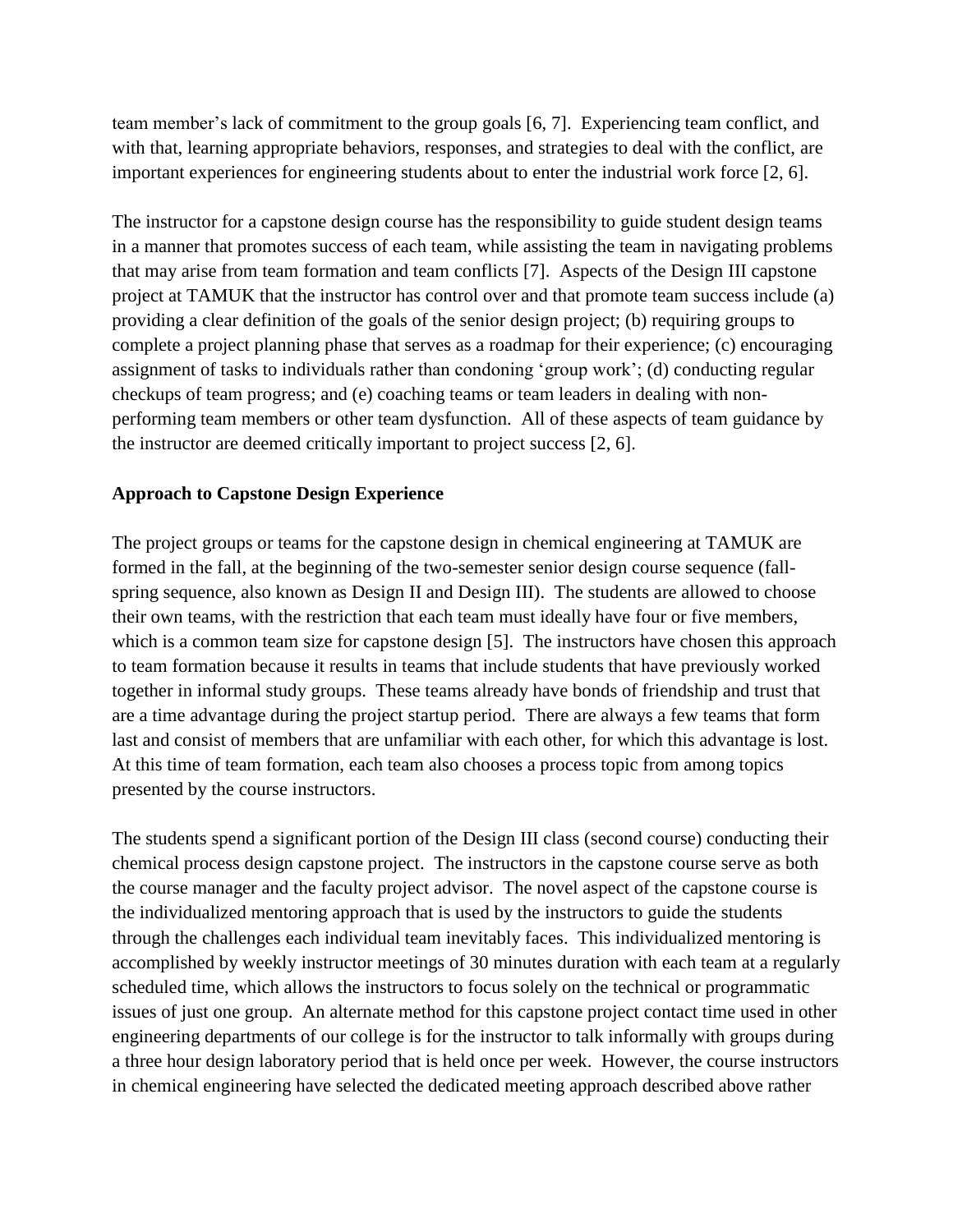than this alternate approach, because it guarantees a completely devoted time period for each team with the instructor. Thus, the practice of a regular checkup espoused by Davis [2] is accomplished. In the laboratory checkup scenario described above, not all teams may get individual time with the instructor each week. The preferred approach is more time consuming for the instructors, however it is worthwhile, since it better ensures the success of all teams in each course offering. The effectiveness of this approach is reinforced by the primary course instructor's high student ratings (average 4.80 out of 5.0 for four most recent Design III course offerings) in the course rating categories "takes time to answer questions", "available during office hours" and "sets high academic standards", categories which are directly related to the student-instructor team interaction [8]. The 2019 spring semester offering of Design III is the first time that the second course instructor has taught this course, so previous data for this instructor in Design III is not available.

The instructors coach all project teams to address their technical issues by self-discovery of the information they need to move their project forward, and then guide the students in applying this information in conjunction with engineering principles they have learned from previous courses, a recommended approach by Fogler [6]. This technique encourages development of the students' skills in life-long learning, and gives them experience and confidence in open-ended problem solving. Most of the lectures presented by the instructors in the Design III course, as well as a few in the Design II course, are on topics that the students need to complete their design, and on topics that introduce the students to ancillary aspects of process design such as they would encounter in an actual industrial design experience [3]. Additionally, the variety of topics required for incorporation into the final design provides each team with more opportunities for delegation of tasks, which is helpful for students that may not be adept at the process simulation side of the senior design project. Delegation of tasks pushes the team to further experience relying on each other and expecting all members to contribute, an important aspect of efficient functioning teams and for promoting creativity [6].

These ancillary topics presented in the Design III course include project management, process safety, process sustainability, and handling of process wastes. Figure 1 presents a diagram of the manner in which these ancillary topics are incorporated into the design experience, as compared to a basic capstone experience that includes only process design and economics. The course is a designated writing intensive course for our discipline, and the students satisfy this requirement by writing ten 500-word essays on a variety of design-related topics, including the ancillary topics listed above. The student increase in understanding and incorporation of these ancillary topics into their design is partially reflected in the upward-trending average score for the writing intensive assignments, which went from a mid-B (86) in the 2016 course offering to a high-B (89) or low-A (91) in the 2017 and 2018 course offerings.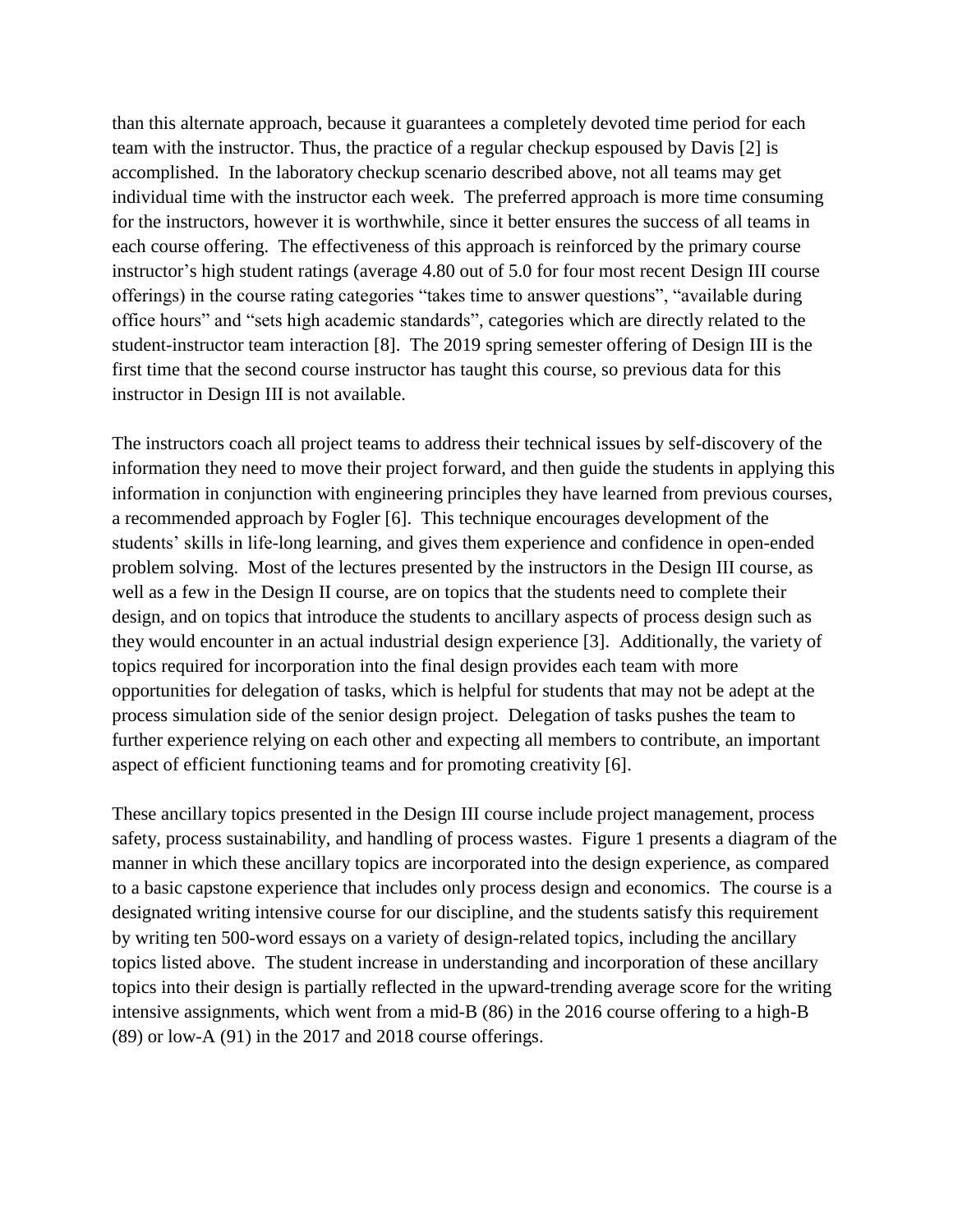

**Figure 1.** Enhanced Structure and Functionality of TAMUK Chemical Engineering Capstone Design Experience

### **Performance of Student Teams in Capstone Design**

Table 1 presents some of the factors that may be unique to Hispanics or other minority undergraduate students in engineering at a Hispanic serving institution, as observed by the primary instructor in our capstone design sequence and also as discussed in HSI workshops attended by one of the instructors [9]. These items may be additional stressors to group function and high performance. Family commitments (caring for offspring or aging parents, or serving as the primary financial support for a family unit) may interfere significantly in the student's dayto-day ability to contribute to the team effort. Typically, in prior higher education coursework, students with these types of demands may settle on a particular study approach or time to study that fits with the other family demands. However, when it comes to working on a long-term project team, some students find it very difficult to adjust to the higher time demands of the capstone design team project, considering the other previously-mentioned school/job/family demands [7]. Hispanic students also commonly have a higher incidence of being the first in the family to attend college. Those students may not have a complete understanding of what college entails, and how to navigate the college and engineering education experience successfully. The primary instructor has observed these factors adversely affecting team performance, as described below.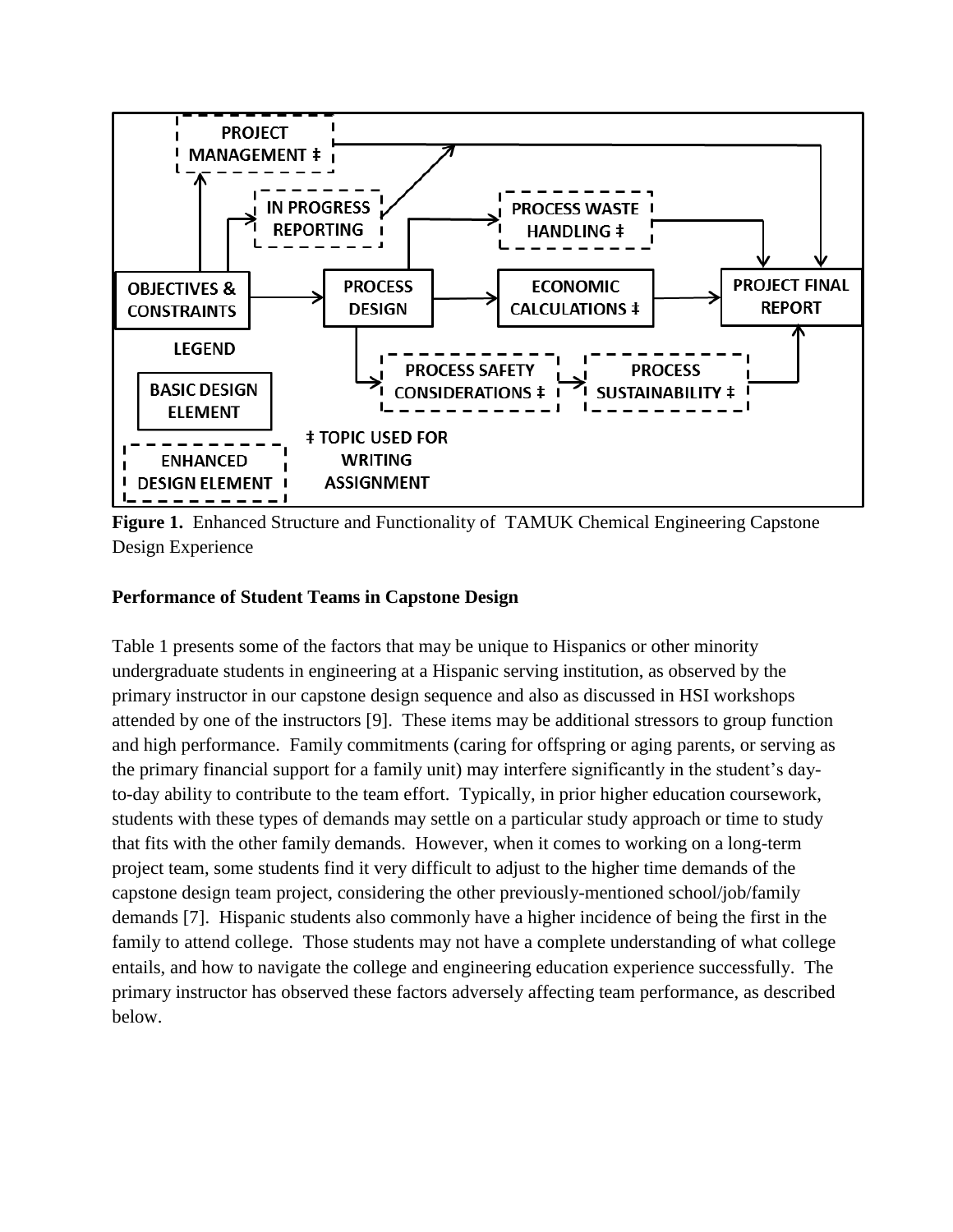| Family time commitments (single parent, care of aging parents) |  |  |
|----------------------------------------------------------------|--|--|
| Family financial commitments (need for outside job)            |  |  |
| High incidence of first generation in college                  |  |  |
| High incidence of transfer from community college              |  |  |

**Table 1.** Student Factors Unique to a Hispanic Serving Institution

A variety of good and bad situations regarding team function have been observed by the primary course instructor over the previous three years of the Design III course offering at TAMUK. The course instructor has used these observations to develop and implement several best practices for team management. Design teams will sometimes bring to the instructors' attention personal disputes within the group. The instructors either coach the students to work through the issue by themselves, or offer to the students the opportunity to discuss the issue of discord with all team members together [5, 6]. In the latter case of a group discussion, the instructor takes on the role of an engineering manager to which the group would be reporting in an industrial setting. The instructor reviews the groups' project goals and the expectation of equal contribution from all team members. He also reminds the team members that, in the industrial setting, their continued employment would depend on satisfactory contributions to the group, while in this educational setting, it is their course grade that depends on the satisfactory contributions to the group. This is a common approach to handling group discord taken by industry managers. One technique to address team conflict resolution that has not yet been implemented by the Design III instructors is including a lecture presented to the students early in the course on proper team function expectations and team conflict resolution, which has been the focus or recommendation of several other authors who have written on student engineering team dysfunction [5, 6, 10]

Table 2 presents items that are the most common causes of tension within a senior design group, and how the tension or group conflict most commonly manifests itself or affects the performance of the group, as observed by the instructors over the four most recent offerings of the Design III course. The principle causes of tension in an engineering design team are either poor availability for group meetings due to outside conflicts (commute time, off-campus job) [9] or poor performance on an expected work product or assigned task. Recently, the department chair altered the departmental schedule of courses by scheduling multiple sections of most all seniorlevel courses at the same time. This has helped to reduce the first cause of group tension by reducing team meeting scheduling conflicts amongst members in a team. The issue of poor performance on tasks by individual members in a team typically comes down to motivation and accountability issues [9]. Unfortunately, some of the students during their senior year simply have an attitude that they will only do what may be necessary to barely pass the course, which can eventually become reflected as poor performance for the entire design group [6]. When these types of conflicts arise, the end result for the entire group or individual members is either frustration or perhaps anger with the offending group member, or other group members making up for the work not completed and then scoring the offending group member low on the group contribution that is submitted with major project deliverables.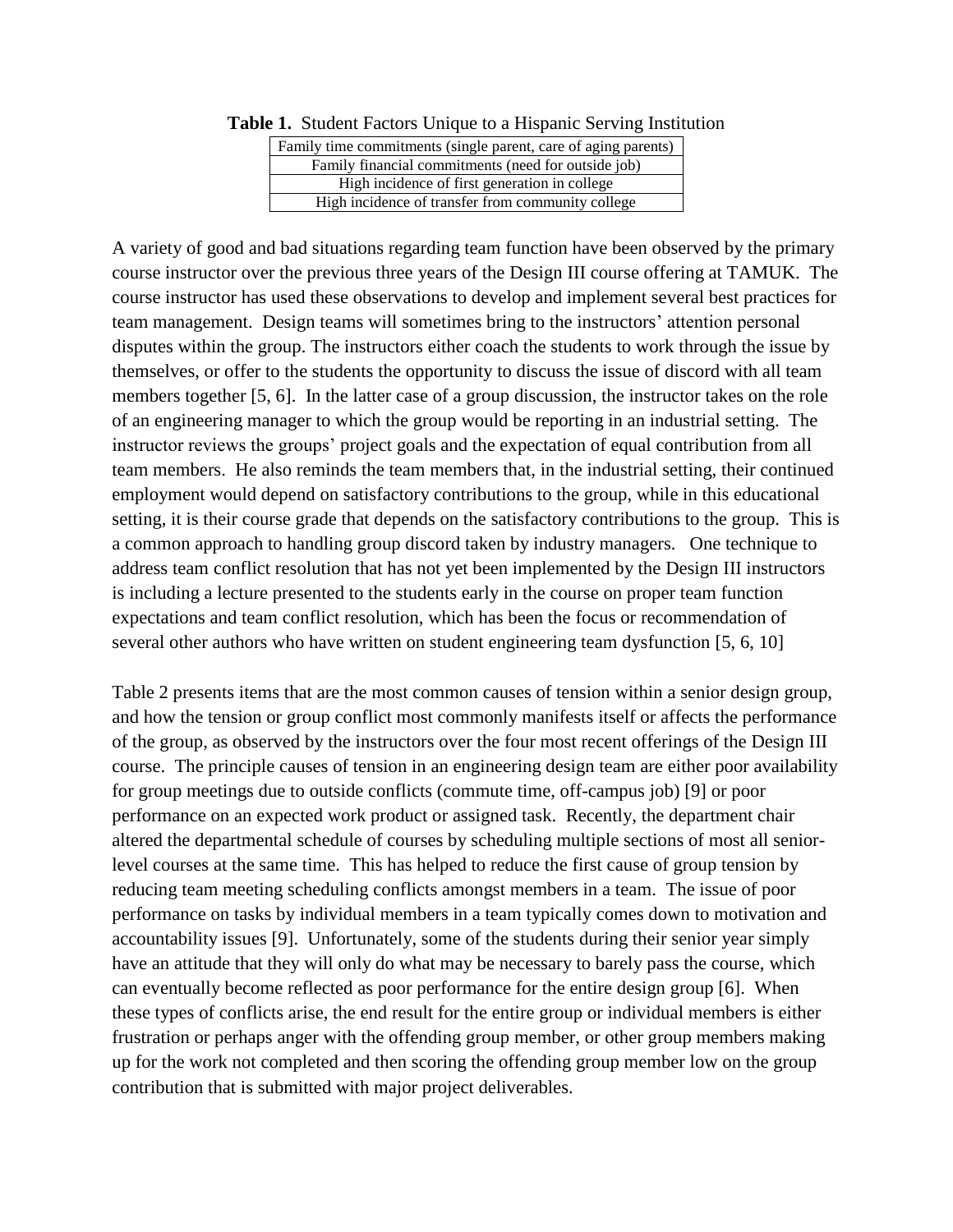| <b>Tension Causing Issues</b>                           | <b>Group Conflict Manifestations</b>                                 |  |
|---------------------------------------------------------|----------------------------------------------------------------------|--|
| Lack of availability for meetings due to long commute   | Requirement for task rework                                          |  |
| Lack of availability for meetings due to off-campus job | Frustration between group members regarding<br>unequal contributions |  |
| Poor performance on assigned project tasks              | Late project submittals                                              |  |
| Personality conflicts                                   | Low group contribution score for one member                          |  |

**Table 2.** Common Issues Leading to Group Tension

Evidence for the effectiveness of the instructor's management of group discord is presented in Table 3, which provides a tally, based on the instructors' observations, of the instances of significant group discord that was brought to his attention in previous Design III course offerings. Significant group discord was identified as any instance when the instructor called a special meeting of group members solely to discuss an issue of disagreement. In some cases, this discord became an issue at the time of grading a major submittal, while in other cases, it was brought to light by one or more group members discussing the general group progress with the instructor. In the former situation, the discord sometimes arose when the contents of each member's group contribution score sheet came to light during grading, and one member indicated disagreement with others' scoring of his contribution. The instructor usually brought together the entire group for a special discussion on the topics cited earlier, when discord of this nature arises. The data in Table 3 indicate a fairly consistent incidence rate of actionable group discord of roughly 10 % of the total number of groups in a course. The incidence rate for the first year listed in Table 3 is higher, and this is attributed to it being the first year of full-time teaching experience for the primary instructor. In another small study of capstone design groups [3], the incidence rate of dysfunctional teams was 20% (1 in 5 teams) for teams formed based on personality matching rather than self-selection [3]. In the current year instruction (spring 2019), the primary instructor has noticed a trend towards group discord being brought to the attention of both instructors earlier in the semester than previous years, which is, of course, helpful with respect to making corrections prior to the end of the project period.

**Design III Course Offering No. of Design Groups Number of Groups with Observed Group Discord Incidence Rate** Spring 2016 12 2 2 17% Spring 2017 11 1 1 1 9% Summer 2017 | 4 | 0 0 | 0% Spring 2018 12 1 1 8% Spring 2019\* 18 18 2 11%

**Table 3.** Incidence Rate of Senior Design Group Issues

\* -- preliminary data for current (in progress) semester

The instructors have thus used the following best practices developed from the experiences and observations described above, in an attempt to minimize occurrences of group discord in the capstone senior design experience:

a. Explain to all students in the class at the beginning of the course that working in a team for an extended period of time requires one to cooperate with others, in particular when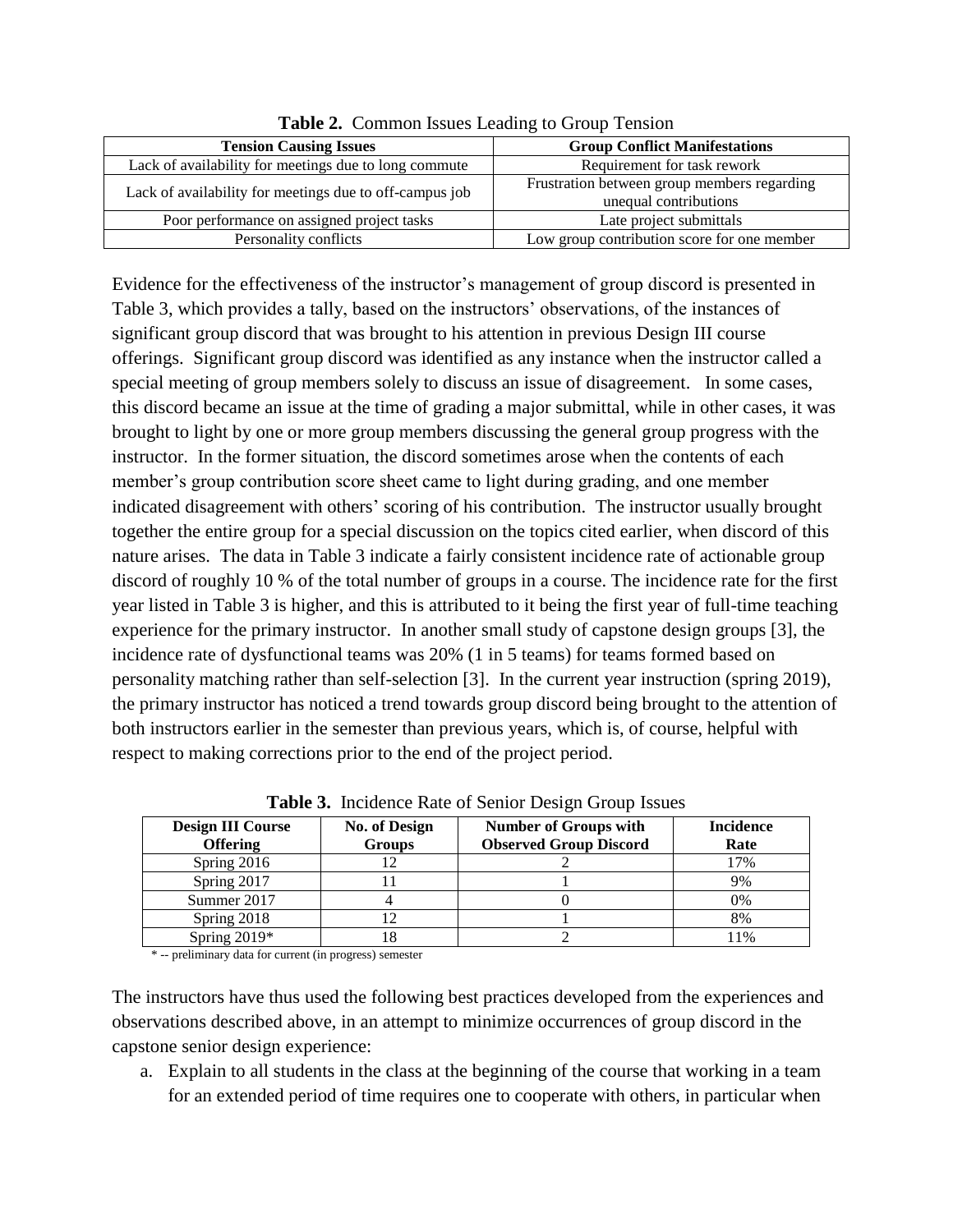the other persons may not be one's friends. For engineering projects in industry, team members are almost always appointed, rather than self-selected from friends. This brief discussion in the class environment sometimes falls on deaf ears. As well, sometimes students express that the senior design capstone project is the first time he or she has had to work for an extended time period (more than one or two weeks) in a team environment, and so the instructor should use the opportunity to set appropriate expectations of each team in this new learning environment [2]

- b. Institute a required weekly meeting of each senior design project group with the instructor, outside of regularly scheduled class time, which allows for a regular and frequent check on the climate of each group. This appears to work well in preventing any group discord from escalating as the semester progresses.
- c. If potential discord is recognized by instructors, the responsible instructor talks to all group members together about the importance and need for cooperation, and how a lack of cooperation may affect their group project grades [5, 2]. If the discord appears to have risen to the level of outright anger between parties, then the instructor will commonly attempt to talk to the two parties individually to be sure he understands all sides of the issue, prior to discussing the issues with the entire team present.

### **Conclusions and Future Work**

The best practices that instructors of the Design II / Design III course sequence in chemical engineering at TAMUK have developed includes the following elements:

- Hold scheduled weekly meetings with each project team, for review of team progress and discussion of issues that may be hindering progress;
- Include ancillary topics to capstone design project objectives, to engender a more real-toindustry feel for the experience, and more opportunity for all members to contribute to the overall project success;
- Emphasize that good communication is a key to both effective group operation and to effectively conveying the group's results to instructor faculty and other students;
- Deal with any project discord that comes to the attention of the course instructor by discussing the issues with the entire team membership, and proposing ideas to resolve the conflict. Additionally, the possibility of changing (dropping) team members is not presented as an option, since this type of an option is usually not available in the industrial setting.

This last point appears to have the greatest effectiveness if it is implemented earlier in the semester rather than later. Based on the work of others [5, 6, 10], the instructors will consider implementing a lecture and exercise on proper team functioning and team conflict resolution skills at the beginning of future Design III course offerings. Additionally, the instructors intend to continue observing the incidences of group discord for comparison to other capstone design programs implemented with different approaches.